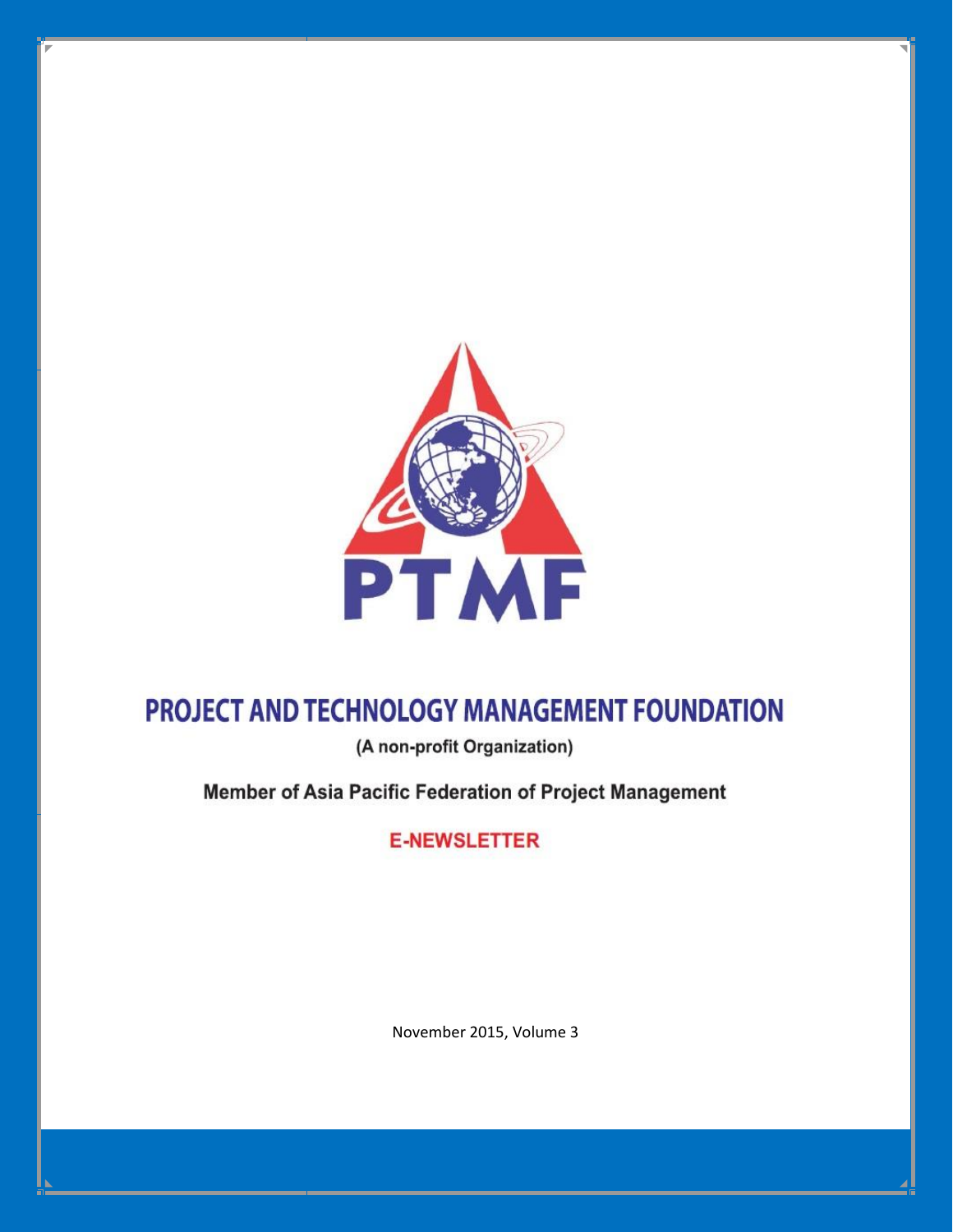#### **Editorial**

I am pleased to release the November edition of the PTMF newsletter to all its esteemed members and their associates. It is my first issue as the editor and I am excited by the prospect of working with you all to bring a fresh perspective and a better understanding of Project Management Function to a larger audience.

While, till date, most of the Project Management activities have been initiated in the traditional fields of Manufacturing, Infrastructure, Logistics, Telecommunication and have been led by large government and private enterprise, I see a massive scope of implementing Project Management tools and techniques in the digital economy.

India is witnessing a digital revolution and is opening doors to newer possibilities through democratization of information brought at the fingertips of the individuals even at the remotest parts of the country. Be it price discovery, product availability and transparency, internet and the digital revolution have empowered the customers as never before.

With the penetration of smartphones and internet, the first wave has arrived, the customer has become knowledgeable. The e commerce revolution which began at the metros has reached Tier II and Tier III cities. Now with impending revolution in the financial industry, large scale financial inclusion, newer payment mechanisms and newer banking licenses are round the corner. All these will enable more customers towards e commerce.

We see newer ways of doing things, newer business models being discovered each day by using ideal capacities thereby improving efficiencies in the system and making the system more productive.

While all the global PE's and Venture funds are looking to participate in India's digital story, it will be interesting to watch which all players will start implementing project management techniques, how soon and at what scale to bring more efficiencies in their respective systems.

In this issue we bring you few interesting articles on Theory Of Constraints, guest lectures by Prof Ken Gordon and Prof Rajat Basiya. We are pleased to welcome Prof Dr Bojan Rosi, as a new editorial board member for our journal- International Journal of Project & Technology Management. We have also featured an article "8 Must Dos for a successful Project Management" which shares few best practices on Project Management.

As I start a new journey as the editor of this newsletter, I solicit your kind support in from of scholarly articles, lectures, case studies and your own experiences to advance the body of knowledge of Project Management and provide an enriching experience to all our readers. For contributions please feel free to write at [ptmfoffice@gmail.com](mailto:ptmfoffice@gmail.com) .

Thank You

Shalin Trivedi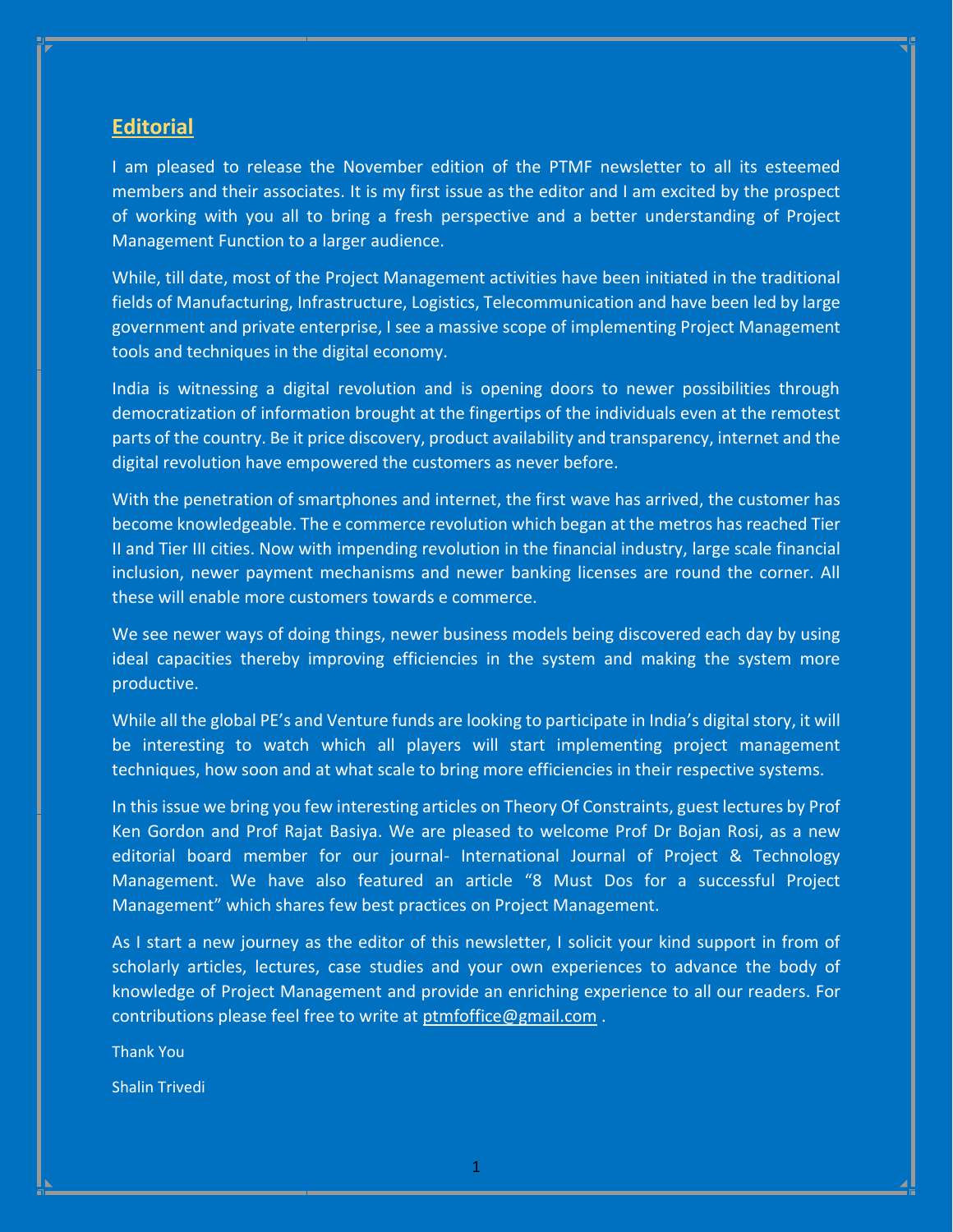### **TOC Way of Managing Projects**

PTMF in collaboration with The Goldratt Consulting organized a workshop in the concepts of Theory of Constraints on September 11th at Gurgaon. The TOC for Projects is based on Dr. Eli Goldratt's Theory of Constraints (TOC), and has been deployed by leading companies in India & across the Globe. Over 5,000 organizations around the world have achieved breakthrough results with TOC, including well-known names such as Intel, Cadillac, Texas Instruments, Boeing, Lucent Technologies, Ford Motors, Samsonite, Bethlehem Steel, Pratt & Whitney, General Electric, and Procter & Gamble.

The workshop was designed for senior management of Single / Multi-Project Environment - Infrastructure, Manufacturing, Heavy Engineering, IT & R&D, CEOs/CPOs/COOs with their Leadership Teams, Resource Managers and Functional Heads.

Managing projects are very difficult. Planning and execution feels like a battle. Common issues include:

- 1. Projects delays causing over-budgeting
- 2. Frequent cash flow issues resulting in frequent re-works
- 3. Frequent customer complaints
- 4. Pressure to add more resources

These are symptoms of deeper issues - related to management methods, measurements and systems. TOC way of managing the projects tried to address these issues through the workshop.

In this 3 hour session the team understood the concepts of Theory of Constraints for Project Environment. The daily hindrances a project team faces and how it can be solved to get the best results.



The Fundamental questions that this approach addresses are:

- 1. How to prioritize projects & resources?
- 2. How to manage time without increasing cost of project or compromising on scope?
- 3. How to manage uncertainties in project execution?

The faculty of the session were Mr. Ritesh Kapur, Senior Viable Vision Expert & Mr. Kapil Ghorse, Viable Vision Expert from Goldratt Consulting, India.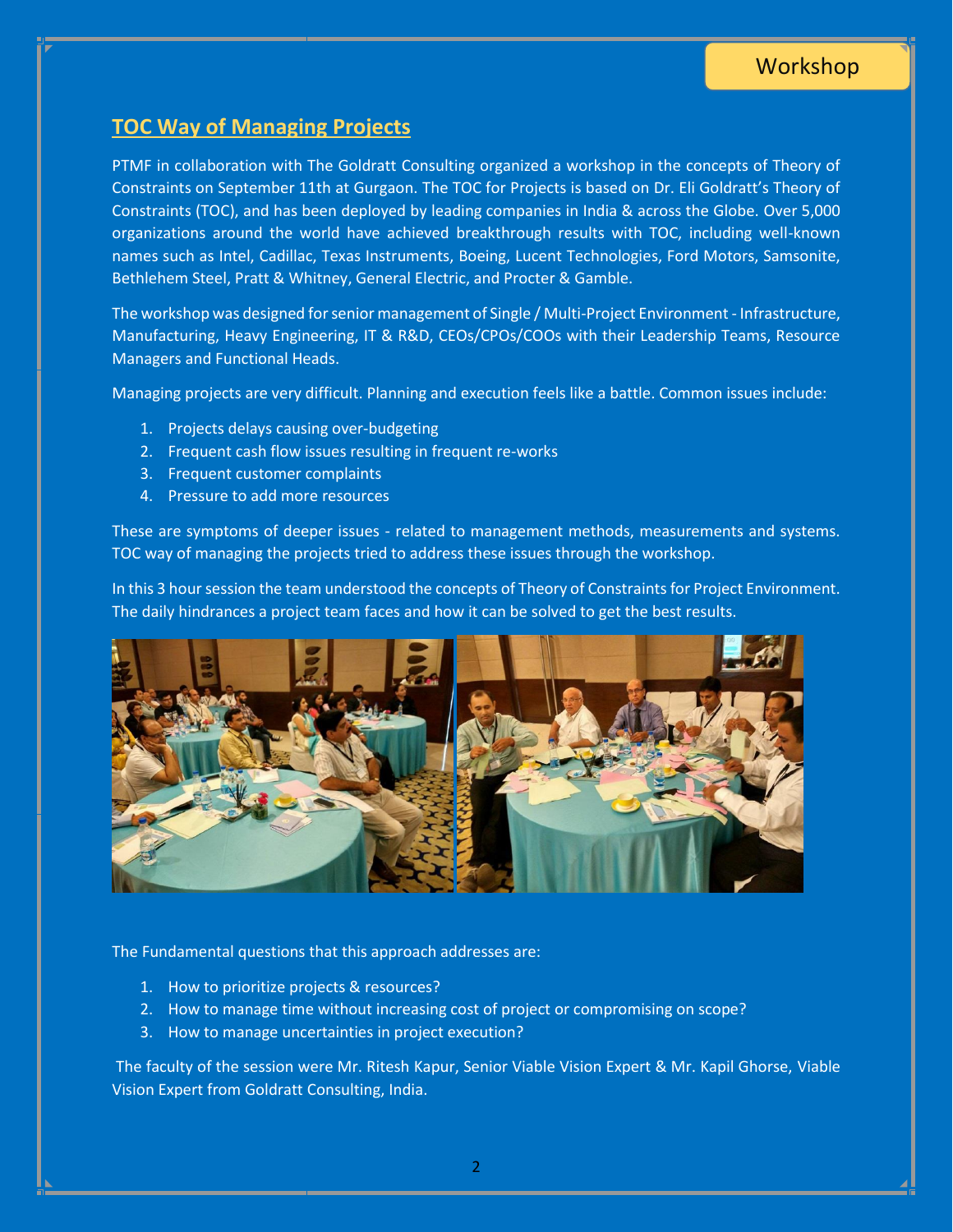# Guest Lecture

#### **Reflections on Managing and working with Chinese Employees in China**

Lecture by Prof Kenneth Gordon

IMCI Delhi in association with Project & Technology Management Foundation( PTMF) organized an evening lecture on 21st September 2015 at Delhi Management Association(DMA), India Habitat Centre, New Delhi.

The lecture was delivered by Dr Ken Gordon, Emeritus Professor of University of Colorado at Boulder's Leeds School of Business. Dr. Gordon has over 43 years of experience in consulting (for Fortune 500 companies as well as SMEs), executive coaching, research, and education in international business. His business activities span over 70 countries. He has lived and worked in China, Singapore, Germany, India,



Indonesia, Denmark, and France. Dr Gordon specializes in strategic planning, negotiations strategy, management, leadership, and executive coaching (certified LPI executive coach).

Dr Gordon is the author of numerous publications on international business, international finance, and international production & operations management. He earned his Ph.D. and M.S. degrees in Business from Northwestern University. He is the President of Gordon Pacific- a consulting company working for many fortune 500 companies as well as SME's. Few highlights of his lecture are:

Companies need a globalization strategy to determine how they will differentiate themselves in China.

Avoid three classic mistakes:

- 1. Going to China for reactive reasons,
- 2. Underestimating the costs of internationalization,
- 3. Not conducting a complete analysis of all the options.

Have a long-term outlook.

- 1. Decision-making can be slow --government bureaucracy.
- 2. Often things will take twice as long as you expect.
- 3. Don't (unintentionally) set your employees up to fail.

Hire well; train thoroughly

- 1. Reinforce often;
- 2. Manage culturally;
- 3. Create intercultural synergy

Don't negotiate new deals to run the operation with impossible timeframes and no cultural understanding.

- 1. Be sure that your export/import agents are really representing your best interests.
- 2. Local people on the ground in China
- 3. Home office employees who interact with Chinese, and leaders at home who make decisions about China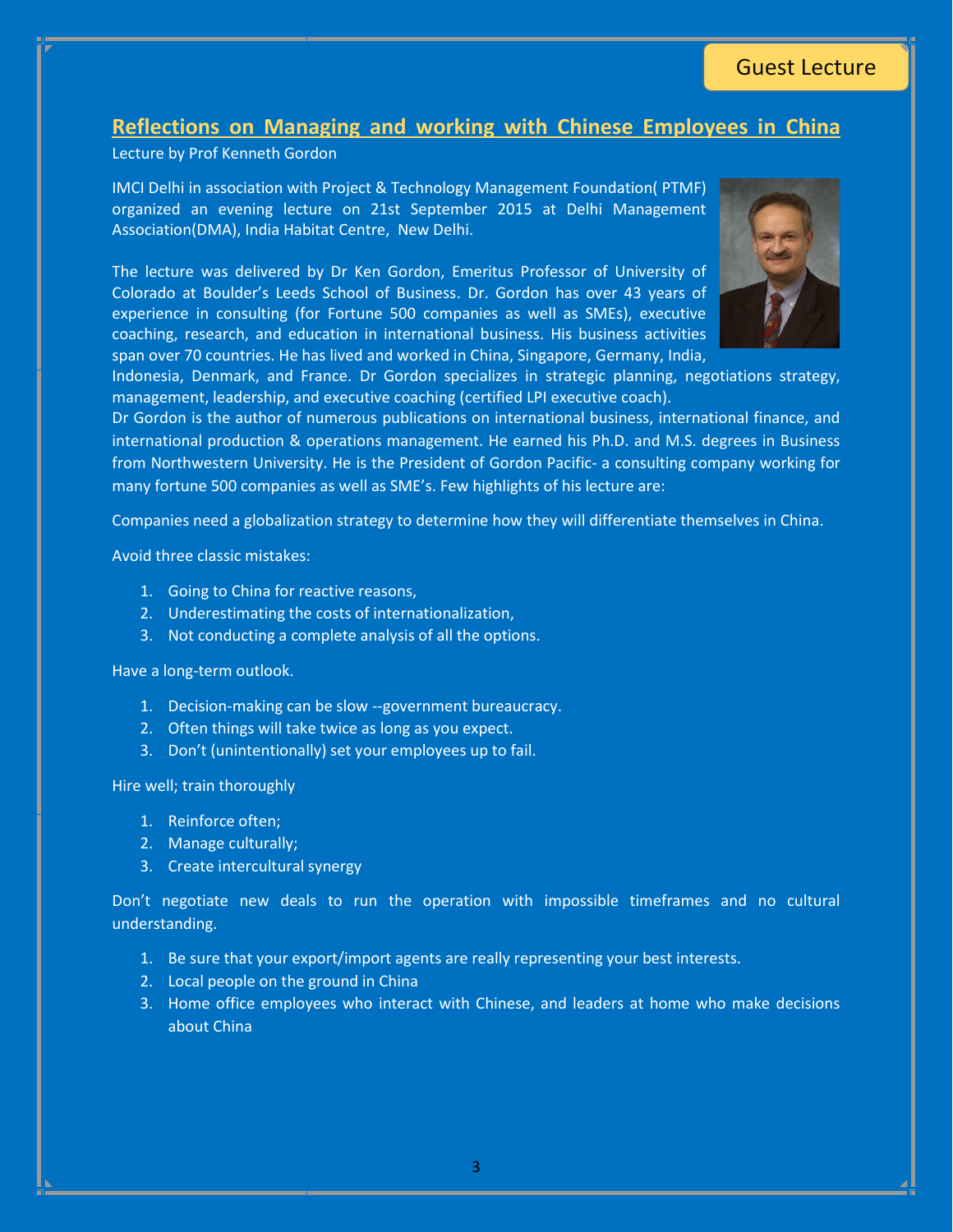# Guest Lecture

#### **Ignorance**

- 1. Thoroughly understand how business is conducted in China.
- 2. Many business fail because they fall into the trap of assuming rather than evaluating.
- 3. Consciously create and guide your organizational culture.
- 4. Plan, communicate, & support it in policy.
- 5. Embed processes/capabilities into the company, not just into some individuals.
- 6. Recognize that while plans often change, it is difficult to change an existing culture.

#### Arrogance

- 1. Many companies fail because of differences in national culture and organizational culture.
- 2. Don't assume that what works in your country will work in China.
- 3. Challenge the assumption that Chinese think the way you do.
- 4. Companies who conduct business the way they do in their home country are likely to fail.
- 5. Believe their way is the "right" way or the only way

Impatience; Foreign employees in China often need:

- 1. More time to "learn the ropes"
- 2. Often asked to "hit the ground running"
- 3. Larger than usual expense accounts, entertaining, gifts, etc.
- 4. Relationships and trust often take longer to build
- 5. Dealing with an enormous bureaucracy
- 6. Set up and support realistic goals and expectations.

To achieve this international managers:

- 1. Should explicitly take cultural variables into account when designing and implementing motivational strategies abroad.
- 2. May need to adapt their leadership style to match cultural expectations in China

#### **Our President, Prof Rajat Baisya delivered the following invited lectures during the last quarter.**

- 1. Education and Skill Required for Entrepreneurship- a lecture delivered at India Islamic Cultural Center, New Delhi on 25<sup>th</sup> July 2015 organized by Imamia Chambers of Commerce and Industry at E3 ( Education, Employment, Entrepreneurship) Summit & Expo 2015.
- 2. Family Business to Business Family-sustenance across generation at India International Centre, New Delhi on 1<sup>st</sup> August 2015 organized by Prospur Events at Family Business Summit 2015.
- 3. Global Market-Exploring the Opportunities to harness the Export Potential- a lecture delivered at PHD House, New Delhi, on  $2<sup>nd</sup>$  September 2015 organized by PHD Chamber of Commerce and Industry at National Seminar on Promotion of Agri and Horti Exports from India.
- 4. What it Takes to Create A successful Start-Up- a lecture delivered at Entrepreneurship Development Centre, School of Business, Amity University, Noida, UP on 17<sup>th</sup> September 2015.

**We have included one lecture this issue of our newsletter "Family Business to Business Family". The remaining will be covered in the subsequent issue. Editor**

4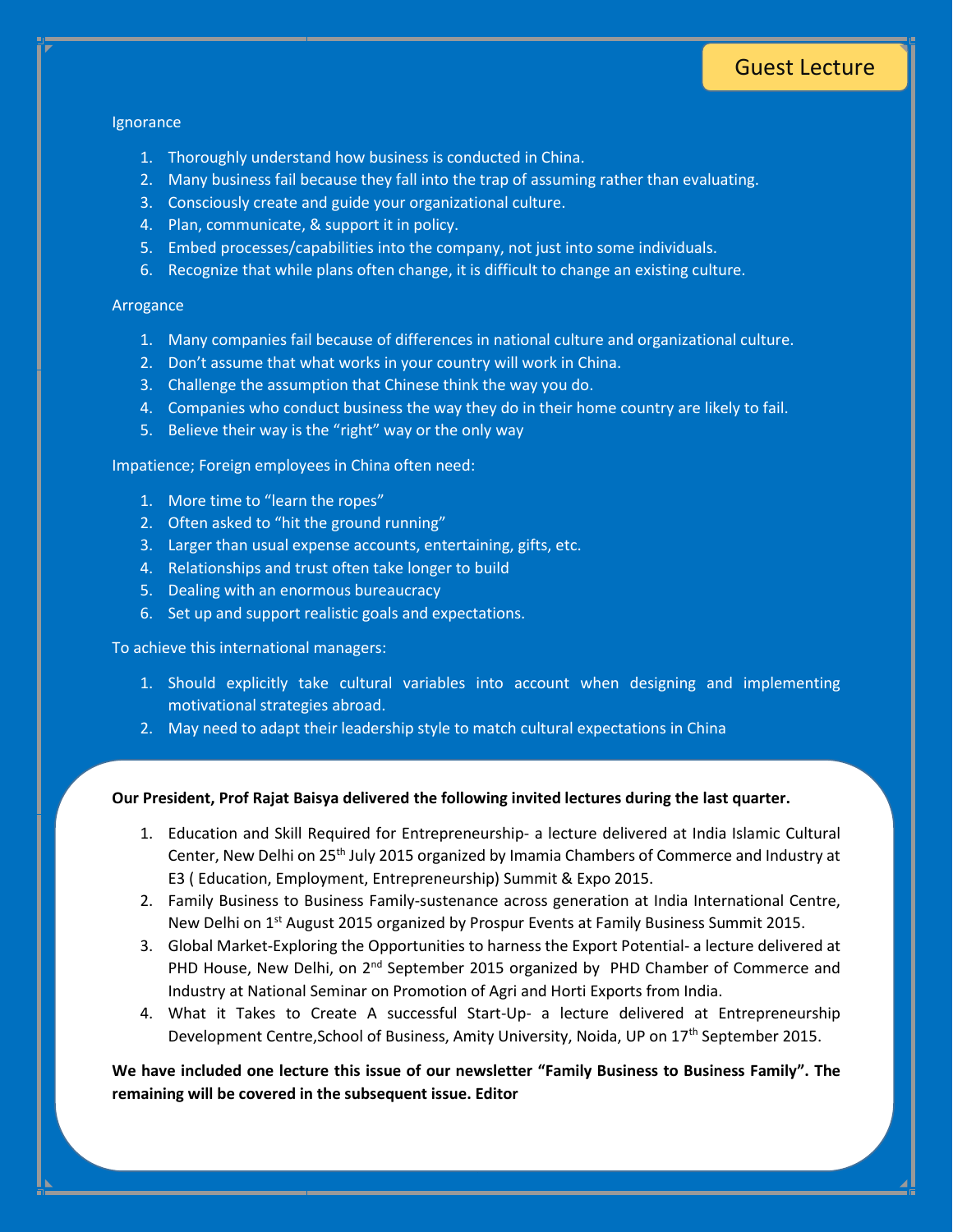### Guest Lecture

#### **Family Business to Business Family-sustenance across generation**

Prof Rajat Basiya was invited as a Guest of Honor at **Family Business Summit 2015** held at India International Centre, New Delhi on 1<sup>st</sup> August 2015. Excerpts of his lecture are as follows:

Family business has a few connotations associated with it that it is a small venture or small business and that it will remain small and have uncertain future as they have limited or no resources. But that perception is valid only in India and not necessarily so in developed countries. In developed countries particularly in Europe and



America many global enterprises and MNCs are family owned. Some of the very well known multinationals are family owned. Some of these global corporations that are family owned which are readily coming to my mind include: Mersk shipping Line and Heineken Beer in Denmark, Tetrapack in Sweden etc. When I used to work for Reckitt Benckiser as Senior Vice President-Business Development which is public company listed in London Stock Exchange our global competitor is S.C Johnson- a family owned company which is even larger than Reckitt Benckiser having global presence and we used to talk about the faster decision making process and flexibility being the reasons of their better performance. As they are family owned they were not only flexible but were much faster to react to the ever changing market / business environment.

Family business also give an impression that they are low cost producer and will be fighting in the market place on price front, they lack sophistication and have limited access to market and technology. They also don't have the required resources and they don't practice modern management methods and practices. They therefore, have low respectability and suffer from poor image-large part of that are their own creation.

When we come to business family we understand that they are big, there is continuity, involvement, ability to fight competition, quality and easy access to resources. They have respectability and good image although all of them are not rated same or similar. We call them family owned business house.

There was a study done by FICCI on the performance and sustenance of the family business and it was observed that there are three distinct stages of evolution of family businesses. First generation normally seen as builder and they sacrifice, do hard work, live a very humble and simple life, second generation is seen to be extravagant and enjoy on the wealth created by the first generation and in third generation business starts dismantling and it breaks up.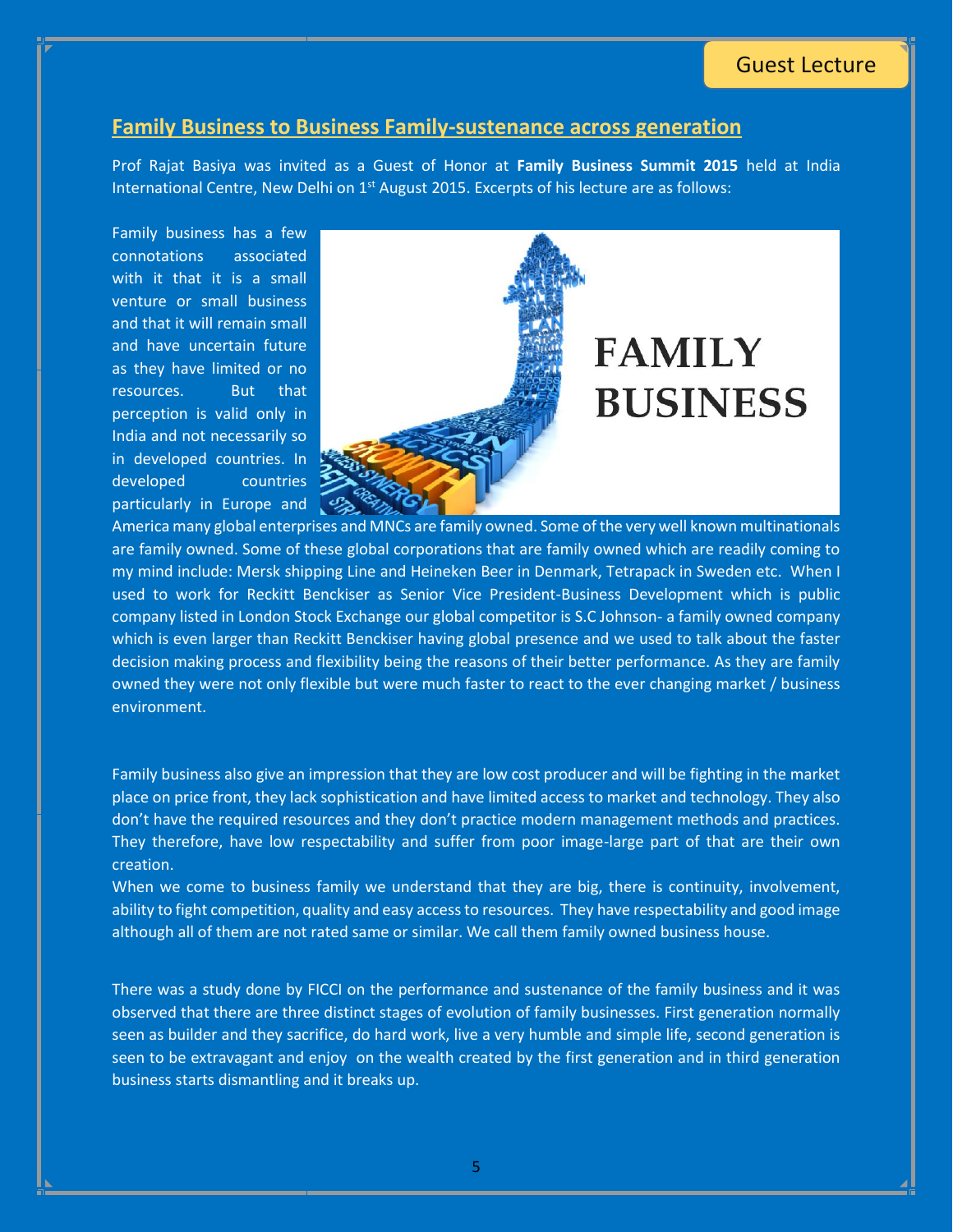**Most of the family businesses remain small for several reasons which are attributable to the family itself. These are:**

- 1. Lack of ambition- once a profitable venture is created the family business tries to protect it rather than spend time and energy and most importantly the incremental resources for its growth
- 2. Lack of involvement of second generation in the business which also stems from being small that does not attract modern younger generation and they prefer to go for jobs instead.
- 3. Not willing to professionalize the management for not so well founded reason of losing the control and thereby not chartering the business into ambitious growth path.



During last two decades or so we have seen the enthusiasm of family owned businesses to send their children to B-schools including overseas B-schools where money can fetch them a seat. They thought that these formal business education will be a substitute for bringing professionals from outside to manage the business.

- 4. Indian family owned businesses really did not like to play a role in board room practices. Instead, they preferred hands on operational control.
- 5. Family businesses are also very scared to divest part of their holding to generate cash. Over 90 % of family owned companies have fear of losing control and they are just not interested to talk to Private Equity players for business expansion.

These days even manufacturing companies and brick and mortar companies are also going for large investment. Small family owned companies must learn lessons from these aggressive companies and build strategies for faster growth taking advantage of the new found opportunity of easy access to fund and market in a high growth economy as projected.

During pre-liberalization era Indian business families have opposed entry of multinationals and global players but post liberalization Indian business family have tried to expand businesses overseas by acquiring businesses abroad. In that attempt Indian business families are not that successful. They need to demonstrate their management skill in overseas market as well. Indian businesses have not succeeded abroad and also have not been able to demonstrate any big innovation as yet. If they have to sustain through generations they need to emerge as multinational enterprises as well as they also required to be innovative.

Indian business families have not been able to demonstrate global success as yet which will the precondition as I think to ensure sustenance through generations. This conference deliberated on the issue and suggest ways and means ensuring sustainability through generations for the Indian business families.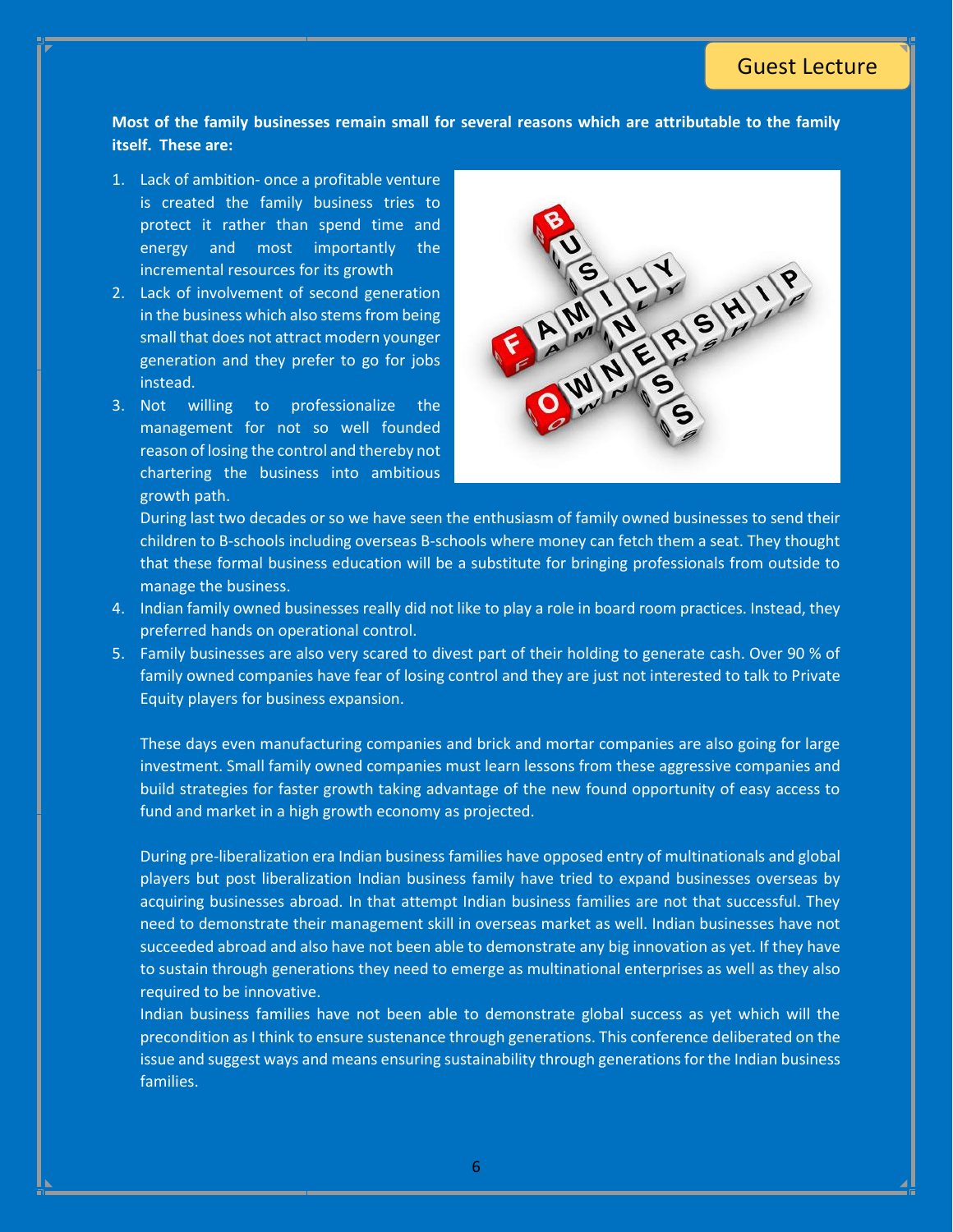### **Profile Feature**

We are pleased to introduce Prof Dr Bojan Rosi, as a new editorial board member for our journal- , International Journal of Project & Technology Management. Dr Rosi is the Dean, Faculty of logistics, University of Maribor, Celje, Slovenia.



Dr. Rosi, MBA, BSc. in organizational (production management) science, university lecturer and dean of the Faculty of Logistics, University of Maribor is a subject matter expert in subject area of Economic Logistics/Logistics social sciences. He is one of the editorial board member for the International Journal of Project & Technology Management. He is author of a number of scientific papers, textbooks and books and different other publications. Before the present employment he was employed at the Slovenian Railways for twenty years, and as a counselor of the Government of the Republic of Slovenia at the Ministry of Transport, for five years. He is also a member of some significant associations in the field of transport and logistics on the national and international level and the Head of the Department of Supply Chain and Sustainable Development, at the Faculty of Logistics, University of Maribor. He is also a Member of the German logistics association (BVL), Member of the Croatian scientific , Member of the Maintenance professionals association of Slovenia, Member of the Alumni club of the Faculty of economics and business University of Maribor and other associations.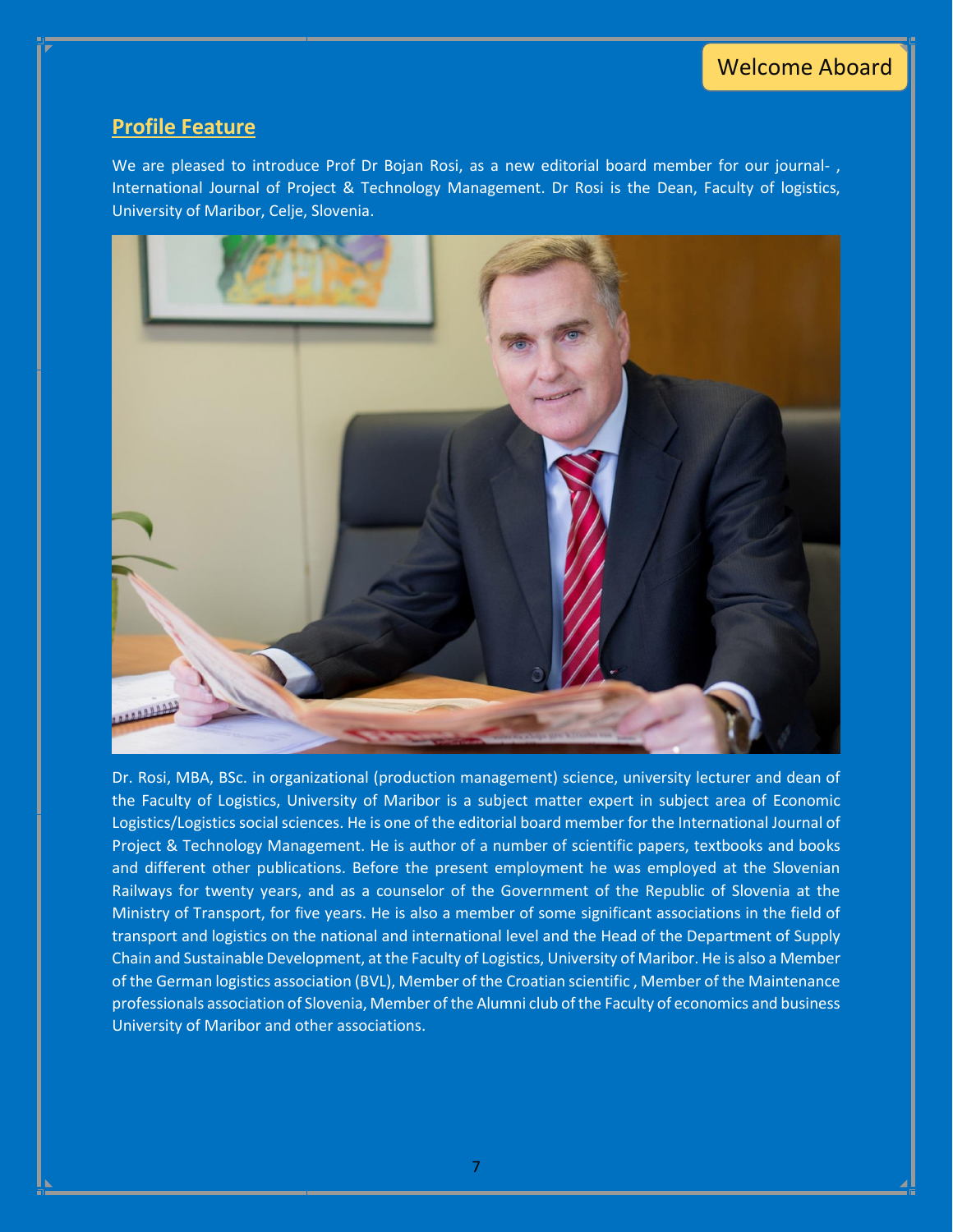# **8 Must Do's for successful project management**

1. Make sure to have complete project detail before the start which is approved by all stakeholders. The scope should include small milestones, with deliverable dates, budget and timelines.

2. Have the right sized project management team in place with people whose skills and experience can benefit the project. Amazon.com uses the 'pizza' team methodology with 6 to 10 people on a team.

3. Set management expectations and project milestones in advance. Break project into small milestones and check frequently to ensure projects stay on track.

4. Have role clarity and make people accountable, with deadlines. When several people with varied skill sets are collaborating on the one task, accountability, deadlines and ownership often get lost in chaos.



5. Motivate team members by rewarding and celebrating small successes. Celebrating milestones is a great way to track progress and to keep the team members motivated.

6. Hold regular project status meetings or calls, but keep them short. Regular communication with the team as well as the client and tracking progress is the best way to ensure a project is on track.

7. Projects don't always seem to follow the laid and agreed timelines and specifications. To avoid pain points and save time, teams need to build in extra time for some changes at the planning stage itself.

8. Ring Alarm bells early. Many a times teams wait for too long to bring issues on the table which makes the matters worst. Better to highlight issues early to correct course in time.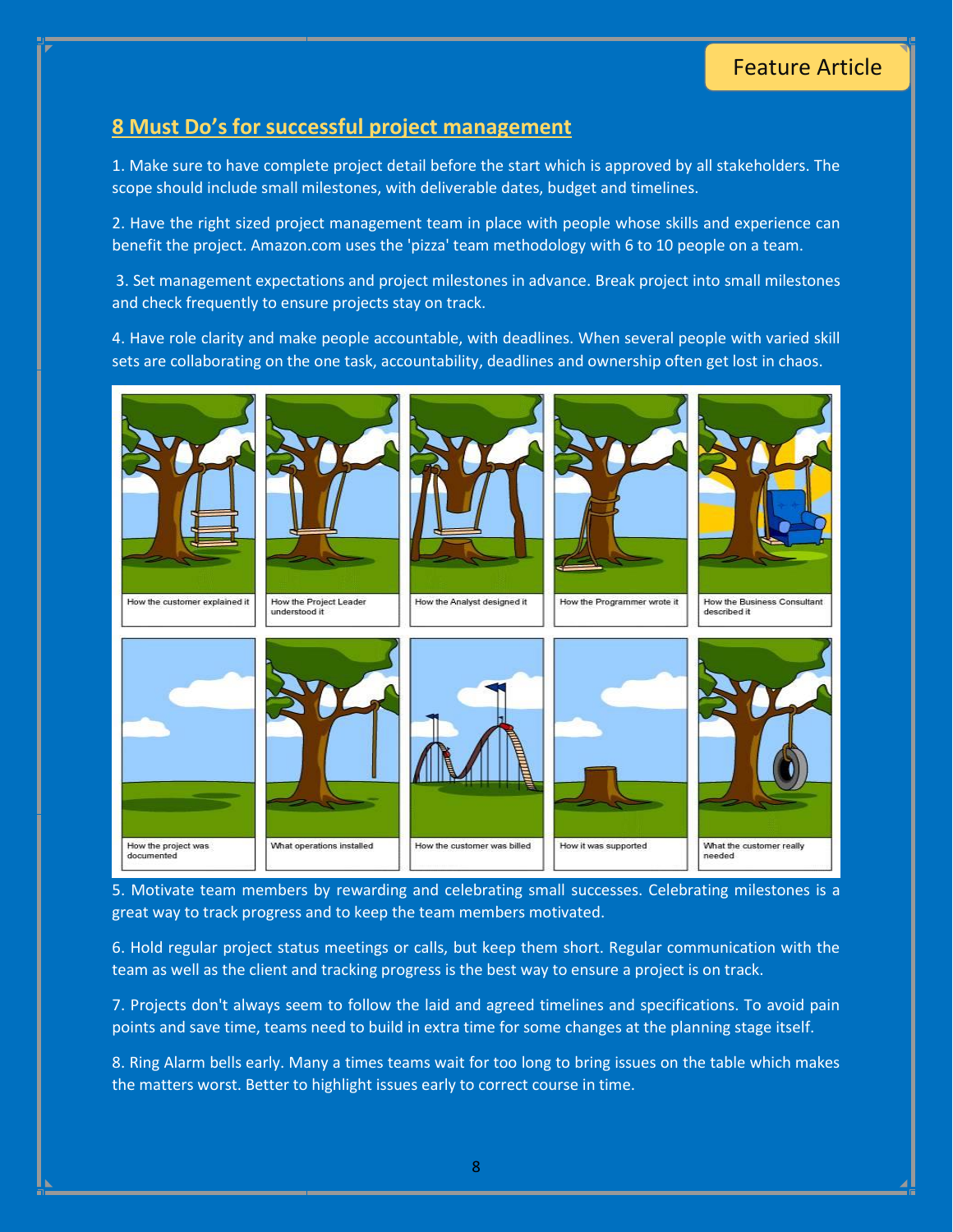### **National Conference**

PTMF is organizing a national conference on "Building World Class Infrastructure- Role of Consultants" in association with Institute of Management Consultants of India, Consulting Engineers Association of India and Knowledge Management Festival of Europe ( KM FEST).

#### **Preamble**

Infrastructure has direct impact on growth of a country and its economic development. For India to achieve double digit GDP and create better investment climate, India will have to develop its physical infrastructure. According to 12th plan document, investment in infrastructure sector is estimated to be raised from 1000K cr. in 2014-14 to 1600 K cr. in 2016-17. For India to achieve this target, besides overcoming issues of financing, land acquisition, delays in clearances, bottle necks in PPP model etc, we will have to address the issue of capacity building for enhancing productivity and efficiency among all stake holders of infrastructure pro-jects. Possibly, it is here the management consultants have a major role to play by providing complementary support to main consulting engineers and technology consultants. Management consultants can contribute significantly in achieving the growth targets by injecting professional tools and technologies in areas of project management, human-resource development, logistics services and strategic planning.

#### **Objective**

The objective of the two day conference is to bring together all stake holders namely - Central/ State Govt., Engineering Consultants &Contractors, PPP Opera-tors, Management Consult-ants & Professionals and Experts to dis-cuss critical challenges in implementation of infrastructure projects so as to strengthen the role of Management Consultants, to facilitate effective implementation of projects without time and cost overrun. Eminent Speakers will deliberate on various topics and issues for two days as per the details given below

#### **Conference Details**

#### Date – 12th- 13th February, 2016

**Day 1 Day 2** • Inauguration and Key note Address | • Challenges in Telecommunication and IT sector Challenges of Infrastructure Development – Central/ State Govt. Perspective • Challenges in Roads, Highways, Ports • Challenges in Power sector **Challenges in Construction and Railways**  Panel Discussion: Role of Management Con-sultants – Perspective of Clients • Panel Discussion: Role of Management Consultants – Perspective of Clients

Venue- India International Center, Max Muller Marg, New Delhi

We solicit your support and active participation to make the conference a grand success.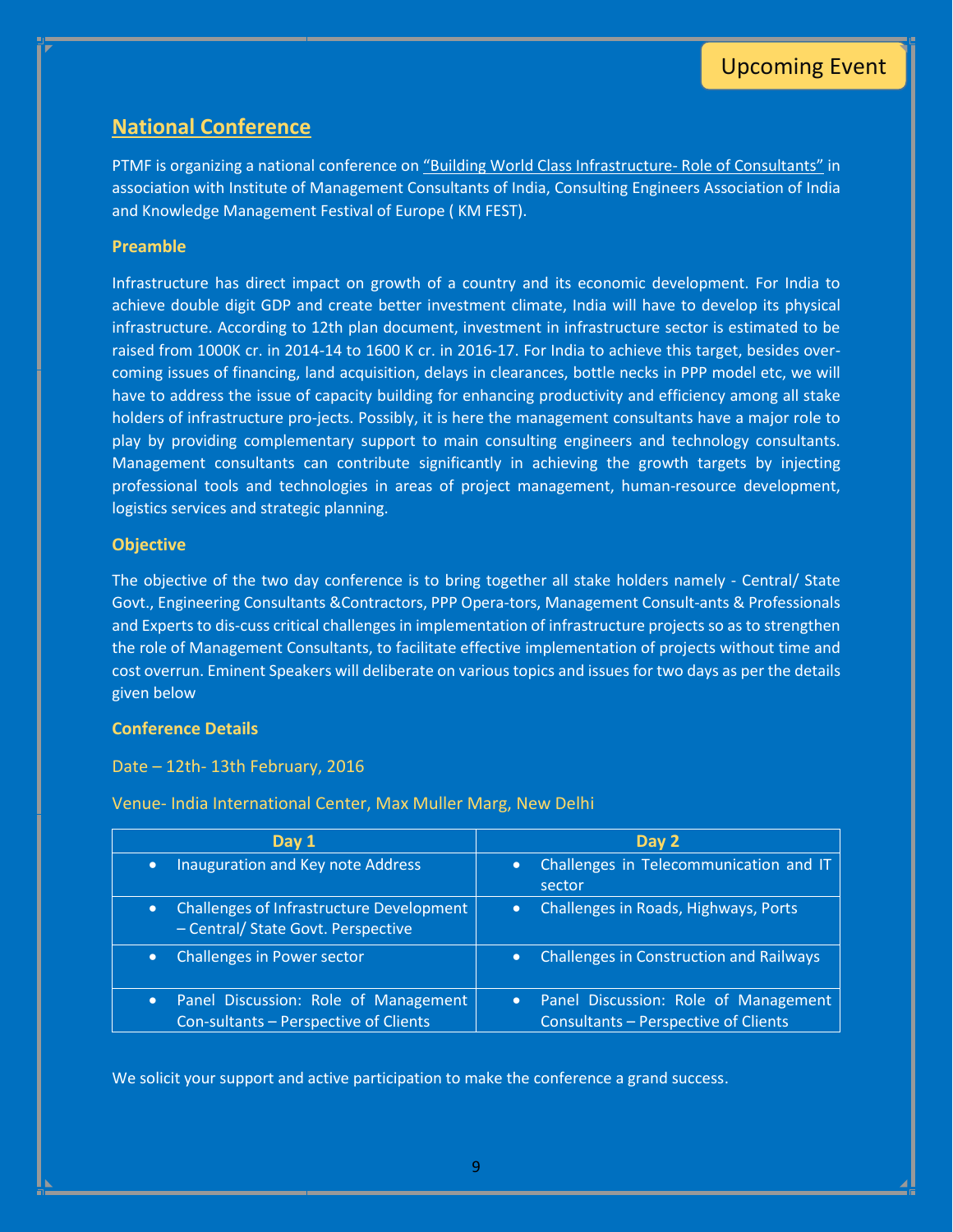# Upcoming Event

### **Invited Speakers**

| Dr. Anoop Kumar Mittal, CMD, NBCC                                   | Mr. Gyanesh Pandey, CMD, HSSC                      |
|---------------------------------------------------------------------|----------------------------------------------------|
| $\bullet$                                                           | $\bullet$                                          |
| Mr. Arun Maira, Former Member, Planning<br>$\bullet$<br>Com-mission | Dr. Jyoti Bhat, Advisor, DSIR<br>$\bullet$         |
| Dr. Bibek Debroy, Member, NITI AYOG                                 | Mr. K.Biswal, Dir (Fin), NTPC                      |
| $\bullet$                                                           | $\bullet$                                          |
| Mr. Deepak Aggrawal, DG, CDC                                        | Mr. K.K.Kapila, CMD, ICT Ltd.                      |
| $\bullet$                                                           | $\bullet$                                          |
| Mr. Mahendra Raj, Chairman, Mahendra Raj<br>$\bullet$<br>Cons.      | Dr. S. Mahalingam, Former, CFO, TCS<br>$\bullet$   |
| Mr. Rajeev Mehrotra, CMD, RITES                                     | Dr. S.Ramadurai, Chairman, NSDC                    |
| $\bullet$                                                           | $\bullet$                                          |
| Mr. Rami Goldratt, CEO, Goldratt Consulting                         | Dr. Uddesh Kohli, Former, CMD, PFC                 |
| $\bullet$                                                           | $\bullet$                                          |
| Mr. R.K.Gupta, CMD, WAPCOS                                          | Dr. Vijay Kelkar, Former, Chairman Fin. Commission |
| $\bullet$                                                           | $\bullet$                                          |
| Mr. Soumitra Chaudhuri, Former Member<br>$\bullet$<br>(Plg.Com)     | Mr. Vimal Wakhlu, CMD, TCIL<br>$\bullet$           |
| Mr. S.Ghosh, Chairman, TCE                                          | Joint Secretary, Smart City Mission, MOUD          |
| $\bullet$                                                           | $\bullet$                                          |

Sponsorship Opportunities:

® Platinum Partner: Rs. 5 Lac ® Gold Partner: Rs. 3 Lac ® Silver Partner: Rs. 2 Lac

Please contact organizing committee for further details

#### **Program Registration & Fee**

- IMCI/PTMF Members: Rs. 5000 + ST @14%
- Ind. Consultants/ Member of Professional Bodies: Rs. 6000 +ST@14%
- Corporate / Consulting Firms:
	- o Rs. 8000 / Person + ST@ 14%
	- o Rs. 7000 / Person (for 3 or more persons per nomination) + ST@ 14%

Please send your nominations along with Cheque/ DD in favor of "The Institute of Management Consultants" payable at DELHI to IMCI Delhi, T– 28/ 15, DLF City, Phase-III, Gur-gaon-122002

#### **Organizing Committee**

| R.K.Baisya<br>$\bullet$           | +91-9810266758 / 9930172180 |
|-----------------------------------|-----------------------------|
| <b>Suresh Mhatre</b><br>$\bullet$ | +91-9820505357              |
| Anuj Bhargava<br>$\bullet$        | +91-9820048654              |
| Dr. Sunil Abrol<br>$\bullet$      | +91-9810998050              |
| Amit Pareenja<br>$\bullet$        | +91-9953449993              |
| Jagmohan S Rawat<br>$\bullet$     | +91-9811592132              |
| <b>Ashok Puri</b><br>$\bullet$    | +91-9810030169              |
| Sanjeev Ahuja<br>$\bullet$        | +91-9810599925              |